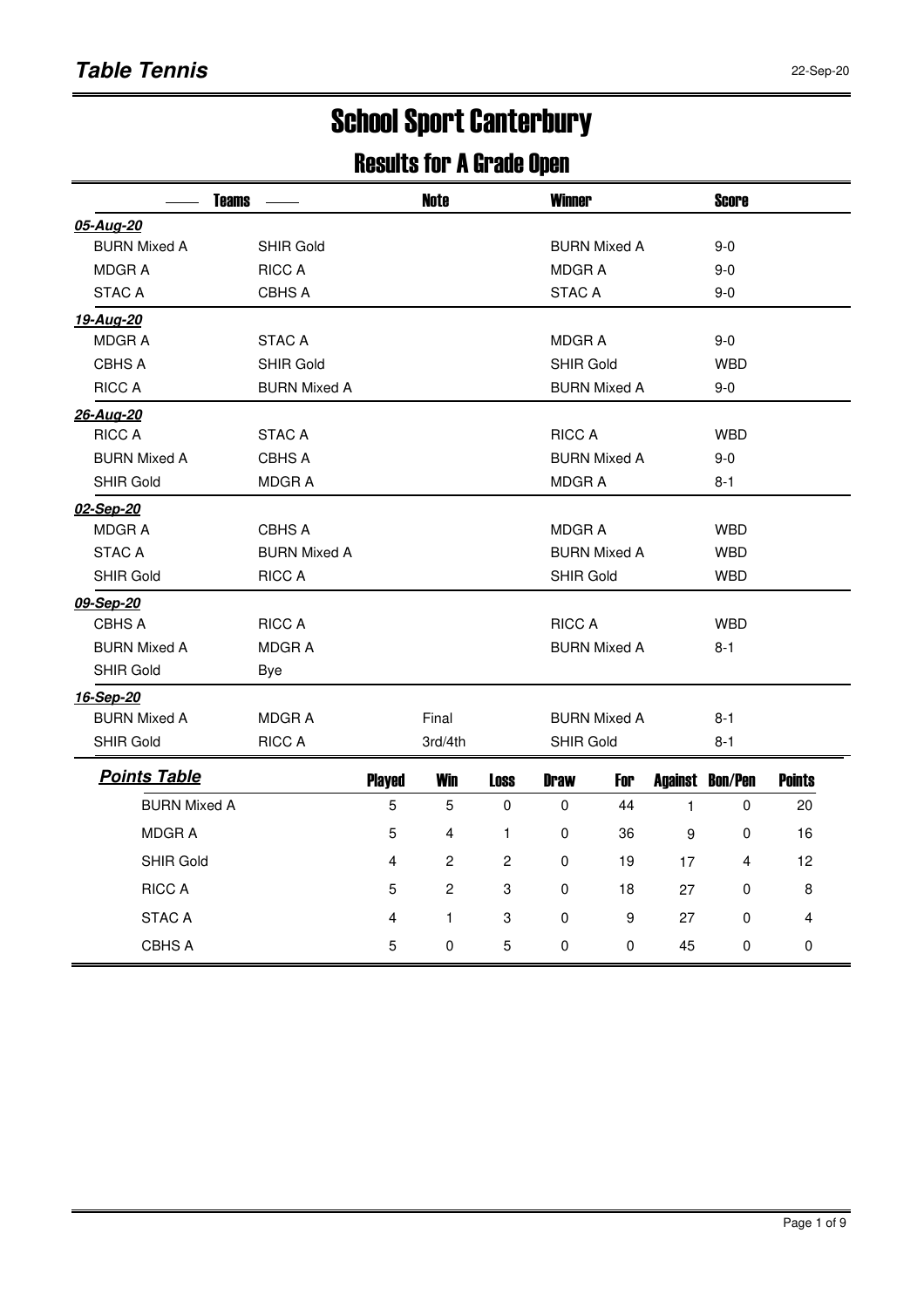### Results for B Grade Div.1

|                     | <b>Teams</b>        |               |            |                | <b>Winner</b>      |                     |    | <b>Score</b>           |               |
|---------------------|---------------------|---------------|------------|----------------|--------------------|---------------------|----|------------------------|---------------|
| 05-Aug-20           |                     |               |            |                |                    |                     |    |                        |               |
| <b>BURN Mixed B</b> | RICC B              |               |            |                |                    | <b>BURN Mixed B</b> |    | $9-0$                  |               |
| CBHS <sub>B</sub>   | CHCO B1             |               |            |                | CHCO B1            |                     |    | $9-0$                  |               |
| <b>CASH Mixed</b>   | <b>BURN Boys B</b>  |               |            |                |                    | <b>BURN Boys B</b>  |    | $8 - 1$                |               |
| 19-Aug-20           |                     |               |            |                |                    |                     |    |                        |               |
| CBHS <sub>B</sub>   | <b>CASH Mixed</b>   |               |            |                | <b>CASH Mixed</b>  |                     |    | <b>WBD</b>             |               |
| <b>BURN Boys B</b>  | <b>RICC B</b>       |               |            |                |                    | <b>BURN Boys B</b>  |    | $9 - 0$                |               |
| CHCO B1             | <b>BURN Mixed B</b> |               |            |                | CHCO B1            |                     |    | $8 - 1$                |               |
| 26-Aug-20           |                     |               |            |                |                    |                     |    |                        |               |
| CHCO B1             | <b>CASH Mixed</b>   |               |            |                | <b>CASH Mixed</b>  |                     |    | <b>WBD</b>             |               |
| <b>BURN Mixed B</b> | <b>BURN Boys B</b>  |               |            |                |                    | <b>BURN Mixed B</b> |    | $7-2$                  |               |
| <b>RICC B</b>       | CBHS <sub>B</sub>   |               |            |                | CBHS <sub>B</sub>  |                     |    | $7-2$                  |               |
| 02-Sep-20           |                     |               |            |                |                    |                     |    |                        |               |
| CBHS <sub>B</sub>   | <b>BURN Boys B</b>  |               |            |                |                    | <b>BURN Boys B</b>  |    | $8 - 1$                |               |
| <b>CASH Mixed</b>   | <b>BURN Mixed B</b> |               |            |                |                    | <b>BURN Mixed B</b> |    | $8 - 1$                |               |
| <b>RICC B</b>       | CHCO B1             |               |            |                | CHCO B1            |                     |    | $9-0$                  |               |
| 09-Sep-20           |                     |               |            |                |                    |                     |    |                        |               |
| <b>BURN Boys B</b>  | CHCO B1             |               |            |                | CHCO <sub>B1</sub> |                     |    | $7-2$                  |               |
| <b>CASH Mixed</b>   | <b>RICC B</b>       |               |            |                | <b>CASH Mixed</b>  |                     |    | $7-2$                  |               |
| <b>BURN Mixed B</b> | CBHS B              |               |            |                |                    | <b>BURN Mixed B</b> |    | <b>WBD</b>             |               |
| 16-Sep-20           |                     |               |            |                |                    |                     |    |                        |               |
| <b>BURN Mixed B</b> | CHCO B1             |               | Final      |                | CHCO B1            |                     |    | $7 - 2$                |               |
| <b>BURN Boys B</b>  | <b>CASH Mixed</b>   |               | 3rd/4th    |                |                    | <b>BURN Boys B</b>  |    | $7 - 2$                |               |
| <b>RICC B</b>       | Bye                 |               | Placed 5th |                |                    |                     |    |                        |               |
| <b>Points Table</b> |                     | <b>Played</b> | <b>Win</b> | <b>Loss</b>    | <b>Draw</b>        | For                 |    | <b>Against Bon/Pen</b> | <b>Points</b> |
| <b>BURN Mixed B</b> |                     | 5             | 4          | $\mathbf{1}$   | $\Omega$           | 34                  | 11 | $\Omega$               | 16            |
| CHCO B1             |                     | 5             | 4          | $\mathbf{1}$   | 0                  | 33                  | 12 | 0                      | 16            |
|                     |                     |               |            |                |                    |                     |    |                        |               |
| <b>BURN Boys B</b>  |                     | 5             | 3          | $\overline{2}$ | 0                  | 29                  | 16 | 0                      | 12            |
| <b>CASH Mixed</b>   |                     | 5             | 3          | $\overline{2}$ | $\Omega$           | 27                  | 18 | $\Omega$               | 12            |
| CBHS B              |                     | 5             | 1          | 4              | 0                  | 8                   | 37 | 0                      | 4             |
| RICC B              |                     | 5             | $\Omega$   | 5              | $\mathbf{0}$       | 4                   | 41 | 0                      | 0             |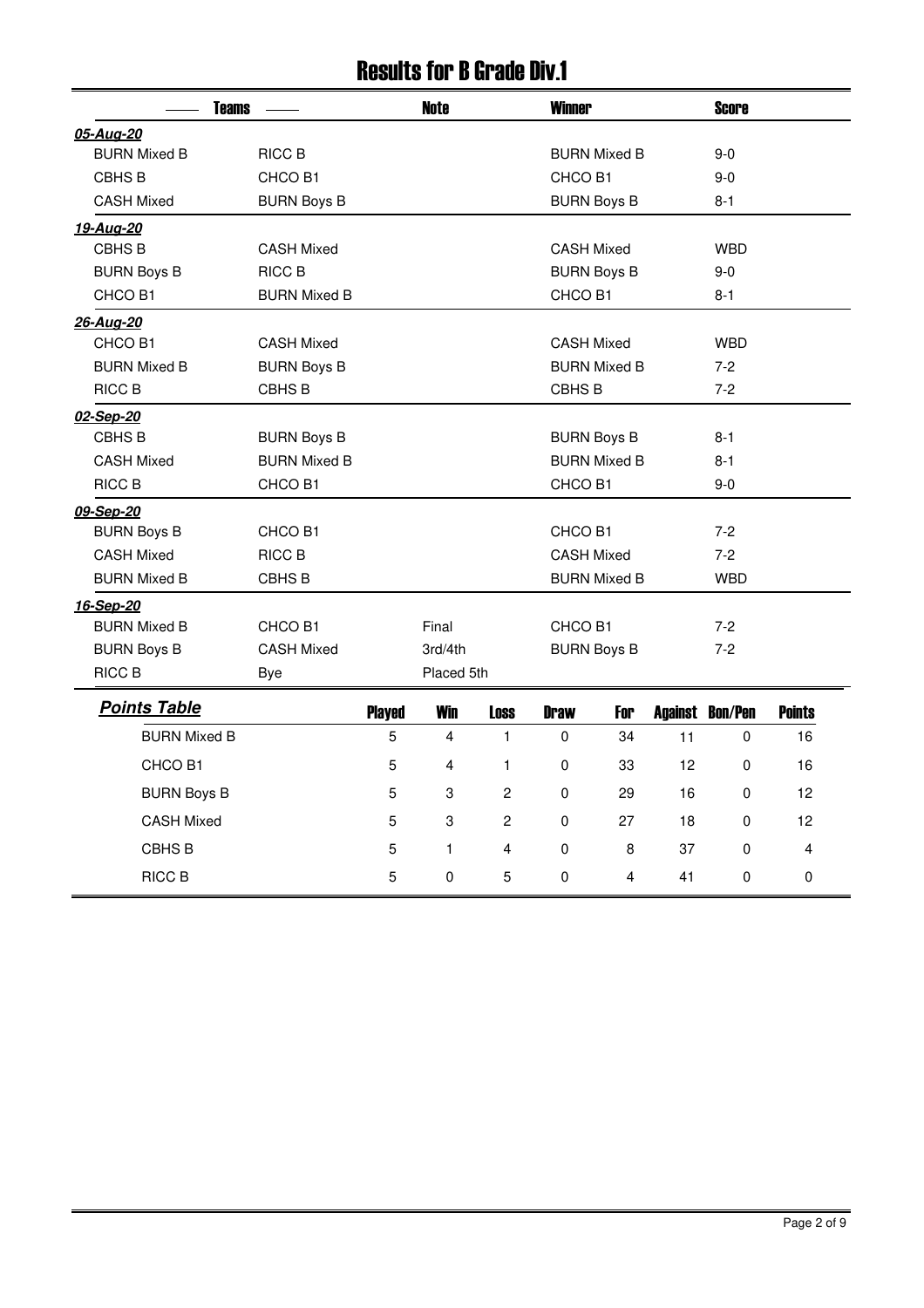### Results for B Grade Div.2

| <b>Teams</b>        |                     |               | <b>Note</b>    |                | <b>Winner</b>       |                     |    | <b>Score</b>           |               |
|---------------------|---------------------|---------------|----------------|----------------|---------------------|---------------------|----|------------------------|---------------|
| 05-Aug-20           |                     |               |                |                |                     |                     |    |                        |               |
| CHCO B <sub>2</sub> | <b>ROLL Blue</b>    |               |                |                | CHCO B2             |                     |    | $8 - 1$                |               |
| <b>HLMT Blue</b>    | RICC C              |               |                |                | <b>HLMT Blue</b>    |                     |    | $7-2$                  |               |
| STAC <sub>B</sub>   | <b>HLMT Jnr Red</b> |               |                |                | STAC B              |                     |    | $9-0$                  |               |
| 19-Aug-20           |                     |               |                |                |                     |                     |    |                        |               |
| <b>HLMT Blue</b>    | <b>STAC B</b>       |               |                |                | <b>HLMT Blue</b>    |                     |    | <b>WBD</b>             |               |
| <b>HLMT Jnr Red</b> | <b>ROLL Blue</b>    |               |                |                | <b>ROLL Blue</b>    |                     |    | $9 - 0$                |               |
| RICC C              | CHCO B <sub>2</sub> |               |                |                | CHCO <sub>B2</sub>  |                     |    | $8 - 1$                |               |
| 26-Aug-20           |                     |               |                |                |                     |                     |    |                        |               |
| RICC C              | STAC B              |               |                |                | RICC C              |                     |    | $6 - 3$                |               |
| CHCO B <sub>2</sub> | <b>HLMT Jnr Red</b> |               |                |                |                     | <b>HLMT Jnr Red</b> |    | <b>WBD</b>             |               |
| <b>ROLL Blue</b>    | <b>HLMT Blue</b>    |               |                |                | <b>ROLL Blue</b>    |                     |    | $7-2$                  |               |
| 02-Sep-20           |                     |               |                |                |                     |                     |    |                        |               |
| <b>HLMT Blue</b>    | <b>HLMT Jnr Red</b> |               |                |                | <b>HLMT Blue</b>    |                     |    | $9-0$                  |               |
| <b>STAC B</b>       | CHCO B <sub>2</sub> |               |                |                | <b>STAC B</b>       |                     |    | $6 - 3$                |               |
| <b>ROLL Blue</b>    | RICC C              |               |                |                | RICC C              |                     |    | $9-0$                  |               |
| 09-Sep-20           |                     |               |                |                |                     |                     |    |                        |               |
| <b>HLMT Jnr Red</b> | RICC C              |               |                |                | RICC C              |                     |    | $8 - 1$                |               |
| STAC B              | <b>ROLL Blue</b>    |               |                |                | <b>ROLL Blue</b>    |                     |    | <b>WBD</b>             |               |
| CHCO B <sub>2</sub> | <b>HLMT Blue</b>    |               |                |                | CHCO <sub>B2</sub>  |                     |    | $9-0$                  |               |
| 16-Sep-20           |                     |               |                |                |                     |                     |    |                        |               |
| CHCO B <sub>2</sub> | <b>HLMT Blue</b>    |               | Final          |                | CHCO B <sub>2</sub> |                     |    | $8 - 1$                |               |
| <b>ROLL Blue</b>    | RICC C              |               | 3rd/4th        |                | <b>ROLL Blue</b>    |                     |    | $8 - 1$                |               |
| <b>HLMT Jnr Red</b> | <b>Bye</b>          |               | Placed 5th     |                |                     |                     |    |                        |               |
| <b>Points Table</b> |                     | <b>Played</b> | <b>Win</b>     | <b>Loss</b>    | <b>Draw</b>         | For                 |    | <b>Against Bon/Pen</b> | <b>Points</b> |
| CHCO B <sub>2</sub> |                     | 5             | 3              | $\mathbf{2}$   | $\mathbf 0$         | 28                  | 17 | 0                      | 12            |
| <b>HLMT Blue</b>    |                     | 5             | 3              | $\overline{2}$ | $\mathbf 0$         | 27                  | 18 | 0                      | 12            |
| <b>ROLL Blue</b>    |                     | 5             | 3              | $\overline{2}$ | 0                   | 26                  | 19 | 0                      | 12            |
| RICC C              |                     | 5             | 3              | 2              | 0                   | 26                  | 19 | 0                      | 12            |
| <b>STAC B</b>       |                     | 5             | $\overline{c}$ | 3              | 0                   | 18                  | 27 | $\Omega$               | 8             |
| <b>HLMT Jnr Red</b> |                     | 5             | 1              | 4              | 0                   | 10                  | 35 | 0                      | 4             |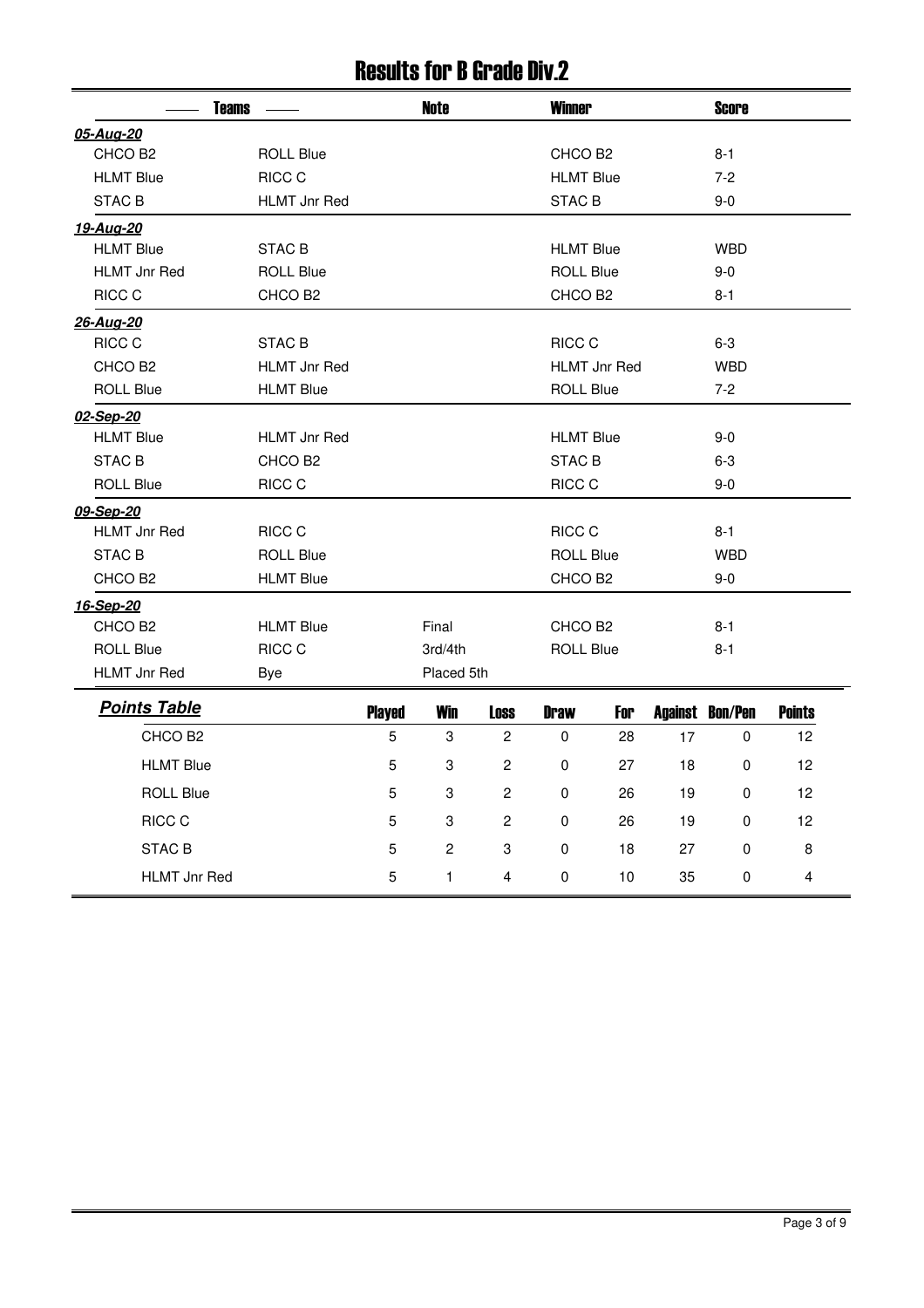### Results for C Grade Div.1

| <b>Teams</b>                              |                | <b>Note</b>    |                         | <b>Winner</b>      |                    |    | <b>Score</b>           |               |
|-------------------------------------------|----------------|----------------|-------------------------|--------------------|--------------------|----|------------------------|---------------|
| 05-Aug-20                                 |                |                |                         |                    |                    |    |                        |               |
| <b>BURN Boys C</b><br>STBD 11 Black       |                |                |                         |                    | <b>BURN Boys C</b> |    | $9-0$                  |               |
| CHCO <sub>C2</sub><br>CHCO <sub>C1</sub>  |                |                |                         | CHCO <sub>C1</sub> |                    |    | $9-0$                  |               |
| <b>ROLL Purple</b><br>CBHS C              |                |                |                         | <b>ROLL Purple</b> |                    |    | $8 - 1$                |               |
| 19-Aug-20                                 |                |                |                         |                    |                    |    |                        |               |
| CHCO C <sub>2</sub><br><b>ROLL Purple</b> |                |                |                         | CHCO <sub>C2</sub> |                    |    | $7-2$                  |               |
| CBHS C<br>STBD 11 Black                   |                |                |                         |                    | STBD 11 Black      |    | <b>WBD</b>             |               |
| CHCO <sub>C1</sub><br><b>BURN Boys C</b>  |                |                |                         | CHCO C1            |                    |    | $7 - 2$                |               |
| 26-Aug-20                                 |                |                |                         |                    |                    |    |                        |               |
| CHCO C1<br><b>ROLL Purple</b>             |                |                |                         | CHCO C1            |                    |    | $8 - 1$                |               |
| <b>BURN Boys C</b><br>CBHS C              |                |                |                         |                    | <b>BURN Boys C</b> |    | $8 - 1$                |               |
| STBD 11 Black<br>CHCO C2                  |                |                |                         |                    | STBD 11 Black      |    | $7 - 2$                |               |
| 02-Sep-20                                 |                |                |                         |                    |                    |    |                        |               |
| CHCO <sub>C2</sub><br>CBHS C              |                |                |                         | CBHS C             |                    |    | $7 - 2$                |               |
| <b>ROLL Purple</b><br><b>BURN Boys C</b>  |                |                |                         |                    | <b>BURN Boys C</b> |    | $8 - 1$                |               |
| STBD 11 Black<br>CHCO <sub>C1</sub>       |                |                |                         |                    | STBD 11 Black      |    | $8 - 1$                |               |
| 09-Sep-20                                 |                |                |                         |                    |                    |    |                        |               |
| CBHS C<br>CHCO <sub>C1</sub>              |                |                |                         | CHCO C1            |                    |    | <b>WBD</b>             |               |
| <b>ROLL Purple</b><br>STBD 11 Black       |                |                |                         | <b>ROLL Purple</b> |                    |    | $8 - 1$                |               |
| CHCO <sub>C2</sub><br><b>BURN Boys C</b>  |                |                |                         | CHCO <sub>C2</sub> |                    |    | $6 - 3$                |               |
| 16-Sep-20                                 |                |                |                         |                    |                    |    |                        |               |
| CHCO <sub>C1</sub><br><b>BURN Boys C</b>  |                | Final          |                         |                    | <b>BURN Boys C</b> |    | $9-0$                  |               |
| STBD 11 Black<br><b>ROLL Purple</b>       |                | 3rd/4th        |                         | <b>ROLL Purple</b> |                    |    | $8 - 1$                |               |
| CHCO <sub>C2</sub><br><b>Bye</b>          |                | Placed 5th     |                         |                    |                    |    |                        |               |
| <b>Points Table</b>                       | <b>Played</b>  | <b>Win</b>     | <b>Loss</b>             | <b>Draw</b>        | For                |    | <b>Against Bon/Pen</b> | <b>Points</b> |
| CHCO C1                                   | 5              | 4              | $\mathbf{1}$            | 0                  | 34                 | 11 | 0                      | 16            |
| <b>BURN Boys C</b>                        | 5              | 3              | $\mathbf{2}$            | 0                  | 30                 | 15 | 0                      | 12            |
| STBD 11 Black                             | 5              | 3              | $\overline{c}$          | 0                  | 25                 | 20 | 0                      | 12            |
| <b>ROLL Purple</b>                        | $\overline{5}$ | $\overline{c}$ | 3                       | 0                  | 20                 | 25 | 0                      | 8             |
| CHCO C <sub>2</sub>                       | 5              | $\overline{c}$ | 3                       | 0                  | 17                 | 28 | $\Omega$               | 8             |
| CBHS C                                    | 5              | $\mathbf{1}$   | $\overline{\mathbf{4}}$ | $\mathbf{0}$       | 9                  | 36 | 0                      | 4             |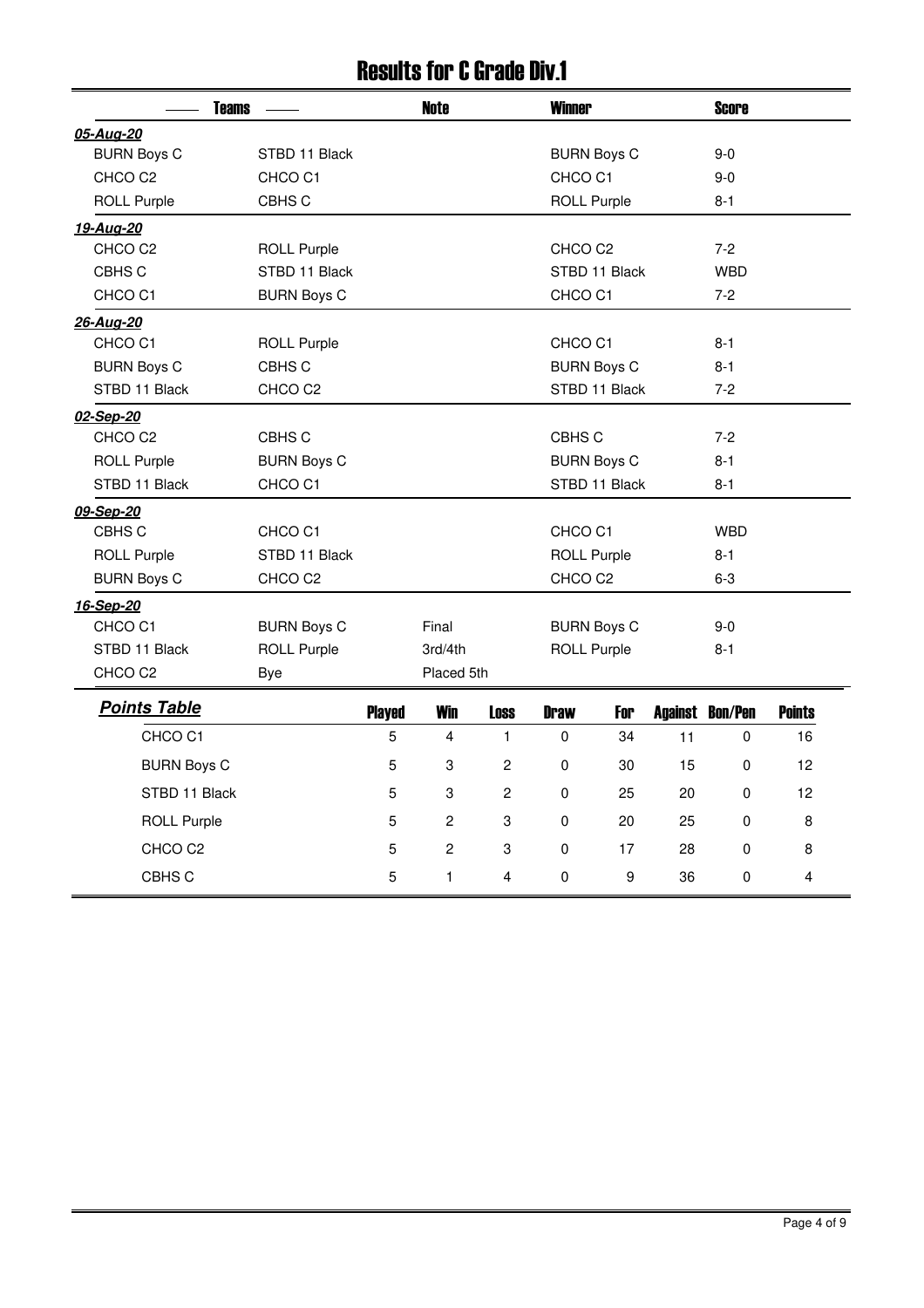### Results for C Grade Div. 2 Sec.1

| <b>Teams</b>        |                   |               | <b>Note</b>    |                | <b>Winner</b>     |                  |    | <b>Score</b>           |               |
|---------------------|-------------------|---------------|----------------|----------------|-------------------|------------------|----|------------------------|---------------|
| 05-Aug-20           |                   |               |                |                |                   |                  |    |                        |               |
| STBD Junior         | HLCS Y9/10 Mixed  |               |                |                |                   | HLCS Y9/10 Mixed |    | <b>WBD</b>             |               |
| <b>LINC Green</b>   | <b>EMCS Blue</b>  |               |                |                | <b>EMCS Blue</b>  |                  |    | $6-3$                  |               |
| RICC E              | RICC D            |               |                |                | RICC E            |                  |    | $9-0$                  |               |
| 19-Aug-20           |                   |               |                |                |                   |                  |    |                        |               |
| <b>LINC Green</b>   | RICC E            |               |                |                | RICC E            |                  |    | $8 - 1$                |               |
| RICC D              | HLCS Y9/10 Mixed  |               |                |                |                   | HLCS Y9/10 Mixed |    | $8 - 1$                |               |
| <b>EMCS Blue</b>    | STBD Junior       |               |                |                | <b>EMCS Blue</b>  |                  |    | $7-2$                  |               |
| 26-Aug-20           |                   |               |                |                |                   |                  |    |                        |               |
| <b>EMCS Blue</b>    | RICC E            |               |                |                | <b>EMCS Blue</b>  |                  |    | <b>WBD</b>             |               |
| STBD Junior         | RICC D            |               |                |                | STBD Junior       |                  |    | $7-2$                  |               |
| HLCS Y9/10 Mixed    | <b>LINC Green</b> |               |                |                | <b>LINC Green</b> |                  |    | $8 - 1$                |               |
| 02-Sep-20           |                   |               |                |                |                   |                  |    |                        |               |
| <b>LINC Green</b>   | RICC D            |               |                |                | <b>LINC Green</b> |                  |    | $9-0$                  |               |
| RICC E              | STBD Junior       |               |                |                | STBD Junior       |                  |    | $7-2$                  |               |
| HLCS Y9/10 Mixed    | <b>EMCS Blue</b>  |               |                |                | <b>EMCS Blue</b>  |                  |    | $7 - 2$                |               |
| 09-Sep-20           |                   |               |                |                |                   |                  |    |                        |               |
| RICC D              | <b>EMCS Blue</b>  |               |                |                | RICC D            |                  |    | $7-2$                  |               |
| RICC E              | HLCS Y9/10 Mixed  |               |                |                | RICC E            |                  |    | $7-2$                  |               |
| STBD Junior         | <b>LINC Green</b> |               |                |                | <b>LINC Green</b> |                  |    | $6-3$                  |               |
| 16-Sep-20           |                   |               |                |                |                   |                  |    |                        |               |
| <b>EMCS Blue</b>    | <b>LINC Green</b> |               | Final          |                | <b>EMCS Blue</b>  |                  |    | $8 - 1$                |               |
| RICC E              | HLCS Y9/10 Mixed  |               | 3rd/4th        |                | RICC E            |                  |    | $9-0$                  |               |
| STBD Junior         | RICC D            |               | 5th/6th        |                | RICC D            |                  |    | $9 - 1$                |               |
| <b>Points Table</b> |                   | <b>Played</b> | <b>Win</b>     | <b>Loss</b>    | <b>Draw</b>       | For              |    | <b>Against Bon/Pen</b> | <b>Points</b> |
| <b>EMCS Blue</b>    |                   | 5             | 4              | $\mathbf{1}$   | 0                 | 31               | 14 | 0                      | 16            |
| <b>LINC Green</b>   |                   | 5             | 3              | $\overline{2}$ | 0                 | 27               | 18 | 0                      | 12            |
| RICC E              |                   | 5             | 3              | $\overline{2}$ | $\Omega$          | 26               | 19 | $\Omega$               | 12            |
| HLCS Y9/10 Mixed    |                   | 5             | $\overline{c}$ | 3              | 0                 | 22               | 23 | 0                      | 8             |
| STBD Junior         |                   | 5             | $\overline{c}$ | 3              | $\Omega$          | 19               | 26 | $\Omega$               | 8             |
| RICC D              |                   | 5             | 1              | 4              | 0                 | 10               | 35 | 0                      | 4             |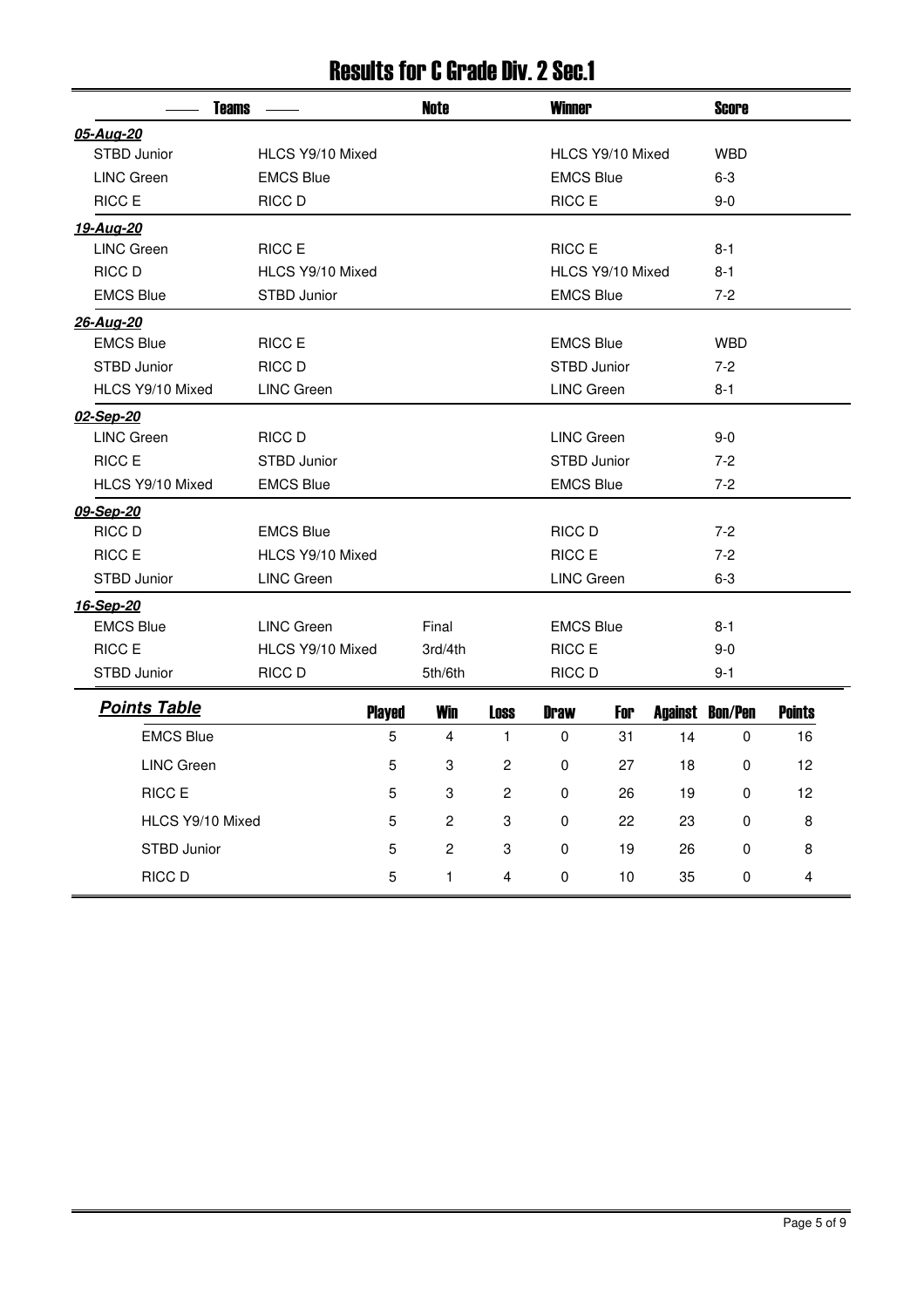### Results for C Grade Div.2 Sec.2

| <b>Teams</b>            |                         |   | <b>Note</b>    |                | <b>Winner</b>      |                         |         | <b>Score</b>   |               |
|-------------------------|-------------------------|---|----------------|----------------|--------------------|-------------------------|---------|----------------|---------------|
| 05-Aug-20               |                         |   |                |                |                    |                         |         |                |               |
| CHCO <sub>C3</sub>      | <b>ADCS Stars</b>       |   |                |                | <b>ADCS Stars</b>  |                         |         | <b>WBD</b>     |               |
| <b>HAGL Junior Boys</b> | CHCO <sub>C4</sub>      |   |                |                | CHCO <sub>C4</sub> |                         |         | $8 - 1$        |               |
| <b>ADCS Galaxy</b>      | <b>ADCS Rockets</b>     |   |                |                |                    | <b>ADCS Rockets</b>     |         | $7-2$          |               |
| 19-Aug-20               |                         |   |                |                |                    |                         |         |                |               |
| <b>HAGL Junior Boys</b> | <b>ADCS Galaxy</b>      |   |                |                | <b>ADCS Galaxy</b> |                         |         | <b>WBD</b>     |               |
| <b>ADCS Rockets</b>     | <b>ADCS Stars</b>       |   | *Change / OA*  |                |                    |                         |         | Canc           |               |
| CHCO <sub>C4</sub>      | CHCO <sub>C3</sub>      |   |                |                | CHCO <sub>C3</sub> |                         |         | $9-0$          |               |
| 26-Aug-20               |                         |   |                |                |                    |                         |         |                |               |
| <b>ADCS Rockets</b>     | CHCO <sub>C4</sub>      |   |                |                |                    | <b>ADCS Rockets</b>     |         | $8 - 1$        |               |
| <b>ADCS Galaxy</b>      | <b>ADCS Stars</b>       |   |                |                | <b>ADCS Stars</b>  |                         |         | $6-3$          |               |
| CHCO <sub>C3</sub>      | <b>HAGL Junior Boys</b> |   |                |                | CHCO <sub>C3</sub> |                         |         | $8 - 1$        |               |
| 02-Sep-20               |                         |   |                |                |                    |                         |         |                |               |
| <b>HAGL Junior Boys</b> | <b>ADCS Rockets</b>     |   |                |                |                    | <b>HAGL Junior Boys</b> |         | $6 - 3$        |               |
| <b>ADCS Galaxy</b>      | CHCO <sub>C3</sub>      |   |                |                | CHCO <sub>C3</sub> |                         |         | $9-0$          |               |
| <b>ADCS Stars</b>       | CHCO <sub>C4</sub>      |   |                |                | CHCO <sub>C4</sub> |                         |         | $9-0$          |               |
| 09-Sep-20               |                         |   |                |                |                    |                         |         |                |               |
| CHCO <sub>C4</sub>      | <b>ADCS Galaxy</b>      |   |                |                | <b>ADCS Galaxy</b> |                         |         | <b>WBD</b>     |               |
| CHCO <sub>C3</sub>      | <b>ADCS Rockets</b>     |   |                |                | CHCO <sub>C3</sub> |                         |         | $6 - 3$        |               |
| <b>ADCS Stars</b>       | <b>HAGL Junior Boys</b> |   |                |                |                    | <b>HAGL Junior Boys</b> |         | $8 - 1$        |               |
| 16-Sep-20               |                         |   |                |                |                    |                         |         |                |               |
| CHCO <sub>C3</sub>      | <b>ADCS Rockets</b>     |   | Final          |                | CHCO <sub>C3</sub> |                         |         | $9-0$          |               |
| <b>ADCS Galaxy</b>      | <b>ADCS Stars</b>       |   | 3rd/4th        |                | <b>ADCS Stars</b>  |                         |         | $4 - 2$        |               |
| CHCO <sub>C4</sub>      | <b>HAGL Junior Boys</b> |   | 5th/6th        |                | CHCO <sub>C4</sub> |                         |         | $6 - 3$        |               |
| <b>Points Table</b>     | <b>Played</b>           |   | <b>Win</b>     | <b>Loss</b>    | <b>Draw</b>        | For                     | Against | <b>Bon/Pen</b> | <b>Points</b> |
| CHCO <sub>C3</sub>      |                         | 5 | 4              | $\mathbf{1}$   | 0                  | 32                      | 13      | 0              | 16            |
| <b>ADCS Rockets</b>     |                         | 4 | 2              | $\overline{2}$ | 0                  | 21                      | 15      | 0              | 8             |
| <b>ADCS Galaxy</b>      |                         | 5 | 2              | 3              | 0                  | 23                      | 22      | 0              | 8             |
| <b>ADCS Stars</b>       |                         | 4 | $\overline{c}$ | $\mathbf{2}$   | 0                  | 16                      | 20      | 0              | 8             |
| CHCO C4                 |                         | 5 | $\overline{c}$ | 3              | $\Omega$           | 18                      | 27      | $\Omega$       | 8             |
| <b>HAGL Junior Boys</b> |                         | 5 | $\overline{c}$ | 3              | 0                  | 16                      | 29      | 0              | 8             |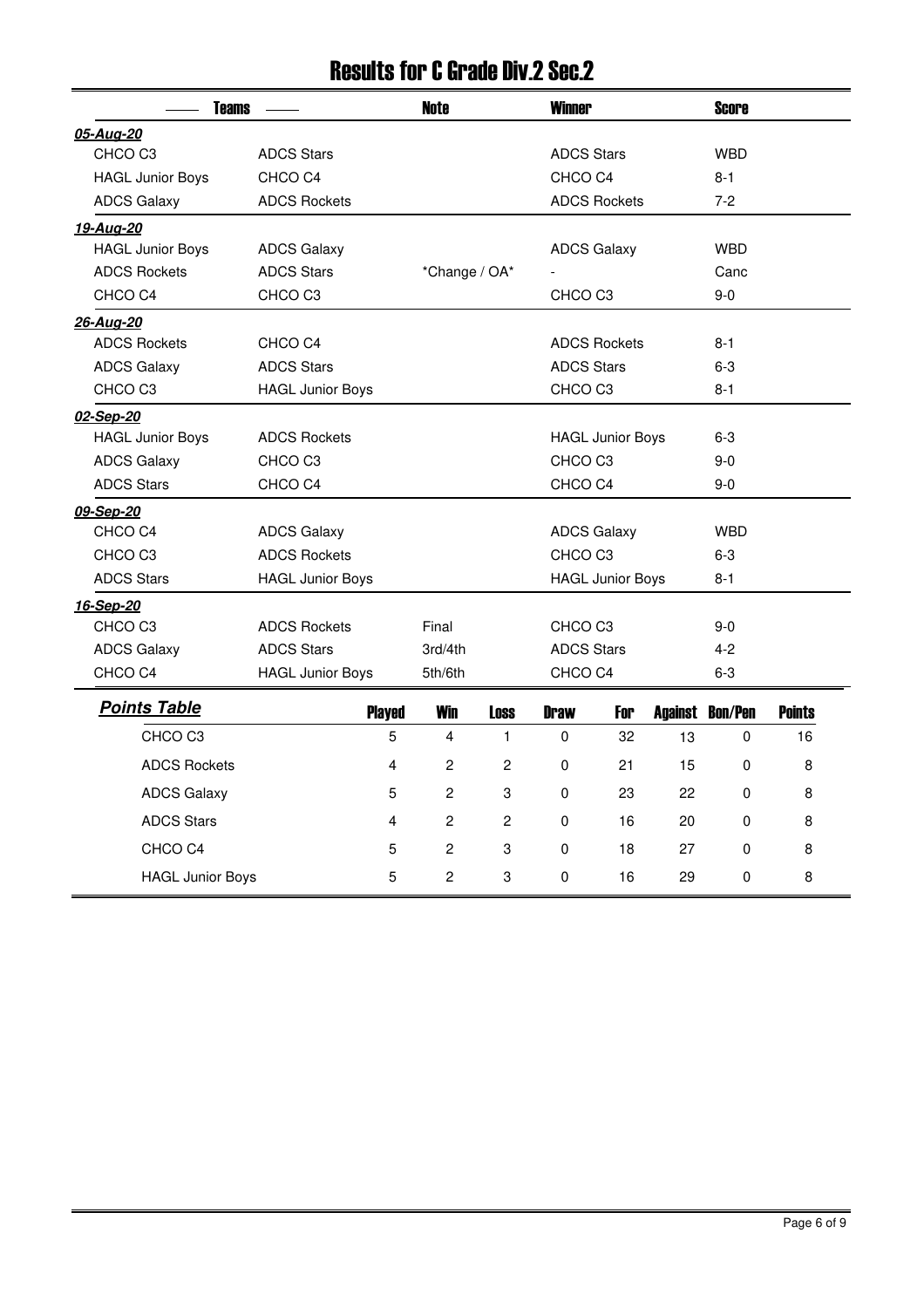### Results for A Grade Grading

|                     | <b>Teams</b>  | Note | <b>Winner</b>       | <b>Score</b> |  |
|---------------------|---------------|------|---------------------|--------------|--|
| 22-Jul-20           |               |      |                     |              |  |
| <b>CBHS A</b>       | <b>RICC A</b> |      | CBHS A              | $6 - 3$      |  |
| <b>BURN Mixed A</b> | STAC A        |      | <b>BURN Mixed A</b> | <b>WBD</b>   |  |
| MDGR A              | Bye           |      |                     |              |  |
| 29-Jul-20           |               |      |                     |              |  |
| <b>STAC A</b>       | CBHS A        |      | <b>STAC A</b>       | $9-0$        |  |
| MDGR A              | <b>RICC A</b> |      | MDGR A              | $9-0$        |  |
| <b>BURN Mixed A</b> | Bye           |      |                     |              |  |

| <b>Points Table</b> | <b>Played</b>  | Win      | <b>Loss</b> | <b>Draw</b> | For |    | <b>Against Bon/Pen</b> | <b>Points</b> |
|---------------------|----------------|----------|-------------|-------------|-----|----|------------------------|---------------|
| <b>MDGRA</b>        |                |          | 0           | 0           | 9   | 0  | 4                      | 8             |
| <b>BURN Mixed A</b> |                |          | 0           | 0           | 9   | 0  | 4                      | 8             |
| <b>STAC A</b>       | $\overline{c}$ |          |             | 0           | 9   | 9  | $\Omega$               | 4             |
| <b>CBHS A</b>       | $\overline{c}$ |          |             | 0           | 6   | 12 | 0                      | 4             |
| <b>RICC A</b>       | 2              | $\Omega$ | 2           | 0           | -3  | 15 | $\Omega$               | 0             |

# Results for B Grade Div 1 Grading

| <b>Teams</b>        |                     |                | <b>Note</b>    |             | <b>Winner</b>     |                     |    | <b>Score</b>           |               |  |
|---------------------|---------------------|----------------|----------------|-------------|-------------------|---------------------|----|------------------------|---------------|--|
| 22-Jul-20           |                     |                |                |             |                   |                     |    |                        |               |  |
| <b>BURN Mixed B</b> | <b>SHIR Gold</b>    |                |                |             | <b>SHIR Gold</b>  |                     |    | $6 - 3$                |               |  |
| CBHS <sub>B</sub>   | <b>RICC B</b>       |                |                |             | <b>CBHS B</b>     |                     |    | $7 - 2$                |               |  |
| <b>CASH Mixed</b>   | CHCO B1             |                |                |             | CHCO B1           |                     |    | $8 - 1$                |               |  |
| <b>ROLL Blue</b>    | <b>BURN Boys B</b>  |                |                |             |                   | <b>BURN Boys B</b>  |    | $9-0$                  |               |  |
| 29-Jul-20           |                     |                |                |             |                   |                     |    |                        |               |  |
| <b>BURN Boys B</b>  | CBHS B              |                |                |             |                   | <b>BURN Boys B</b>  |    | $8 - 1$                |               |  |
| CHCO B1             | <b>SHIR Gold</b>    |                |                |             | <b>SHIR Gold</b>  |                     |    | $7-2$                  |               |  |
| <b>RICC B</b>       | <b>BURN Mixed B</b> |                |                |             |                   | <b>BURN Mixed B</b> |    | $8 - 1$                |               |  |
| <b>ROLL Blue</b>    | <b>CASH Mixed</b>   |                |                |             | <b>CASH Mixed</b> |                     |    | $6 - 3$                |               |  |
|                     |                     |                |                |             |                   |                     |    |                        |               |  |
| <b>Points Table</b> |                     | <b>Played</b>  | <b>Win</b>     | <b>Loss</b> | <b>Draw</b>       | For                 |    | <b>Against Bon/Pen</b> | <b>Points</b> |  |
| <b>BURN Boys B</b>  |                     | $\overline{c}$ | $\overline{c}$ | 0           | $\mathbf 0$       | 17                  | 1  | 0                      | 8             |  |
| <b>SHIR Gold</b>    |                     | $\mathbf{2}$   | $\overline{c}$ | 0           | $\Omega$          | 13                  | 5  | 0                      | 8             |  |
| <b>BURN Mixed B</b> |                     | $\overline{2}$ | $\mathbf{1}$   | 1           | $\mathbf 0$       | 11                  | 7  | $\Omega$               | 4             |  |
| CHCO B1             |                     | $\overline{c}$ | $\mathbf{1}$   | 1           | $\Omega$          | 10                  | 8  | $\Omega$               | 4             |  |
| <b>CBHS B</b>       |                     | $\overline{c}$ | $\mathbf{1}$   | 1           | $\mathbf 0$       | 8                   | 10 | $\mathbf 0$            | 4             |  |
| <b>CASH Mixed</b>   |                     | $\overline{2}$ | 1              | 1           | $\Omega$          | $\overline{7}$      | 11 | $\Omega$               | 4             |  |
| <b>ROLL Blue</b>    |                     | $\overline{c}$ | $\mathbf 0$    | 2           | $\mathbf 0$       | 3                   | 15 | 0                      | 0             |  |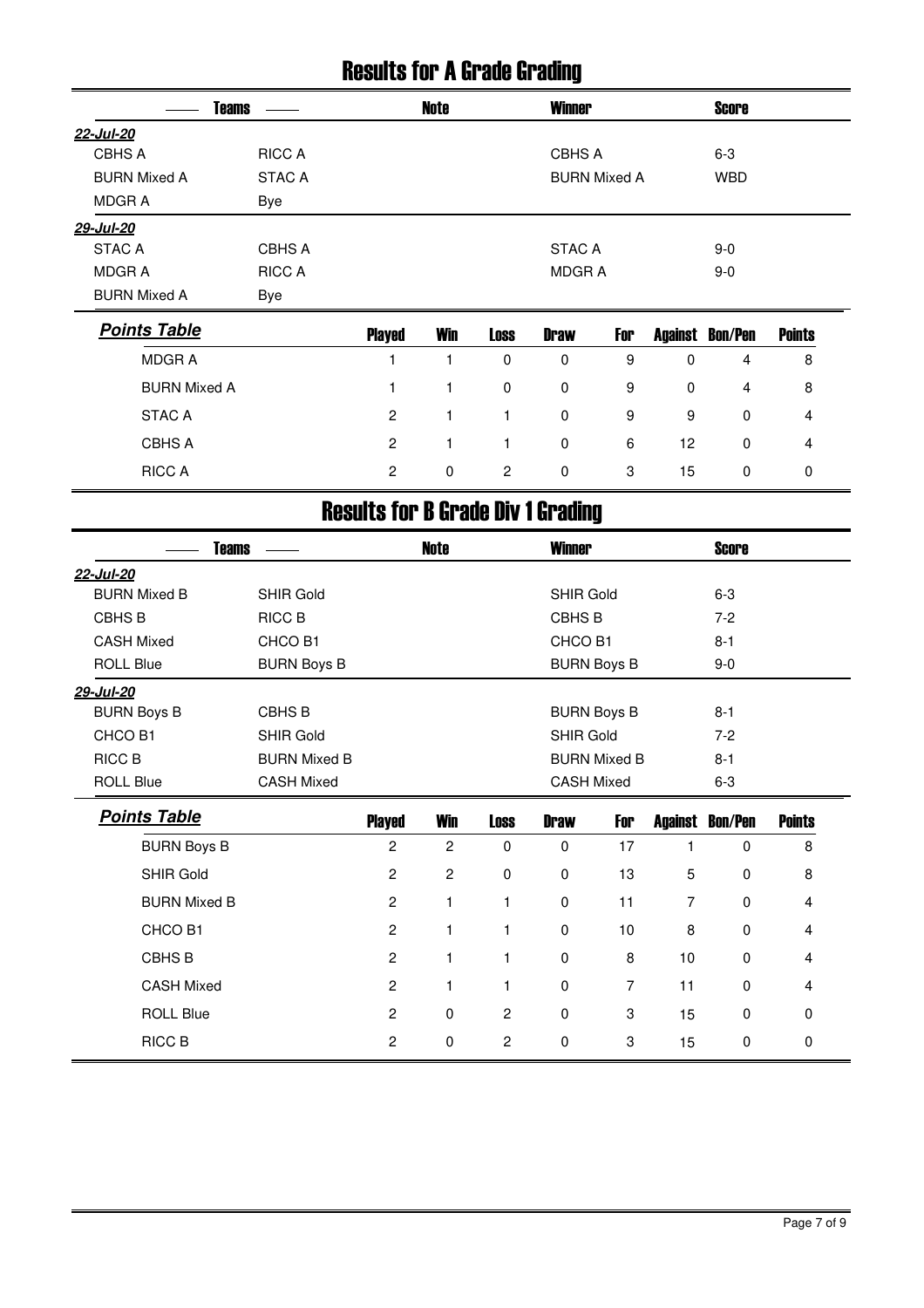#### Results for B Grade Div 2 Grading

|                     | <b>Teams</b>        | Note | <b>Winner</b>       | <b>Score</b> |  |
|---------------------|---------------------|------|---------------------|--------------|--|
| 22-Jul-20           |                     |      |                     |              |  |
| <b>STAC B</b>       | <b>HLMT Jnr Red</b> |      | <b>HLMT Jnr Red</b> | $6 - 3$      |  |
| <b>HLMT Blue</b>    | RICC C              |      | RICC C              | $8 - 1$      |  |
| CHCO B <sub>2</sub> | Bye                 |      |                     |              |  |
| 29-Jul-20           |                     |      |                     |              |  |
| STAC B              | <b>HLMT Blue</b>    |      | STAC B              | $8-1$        |  |
| HLMT Jnr Red        | CHCO B <sub>2</sub> |      | CHCO B <sub>2</sub> | $7-2$        |  |
| RICC C              | Bye                 |      |                     |              |  |
| $D - inA - T - L$   |                     |      |                     |              |  |

| <b>Points Table</b> | <b>Played</b> | Win      | Loss | <b>Draw</b> | For |    | <b>Against Bon/Pen</b> | <b>Points</b> |
|---------------------|---------------|----------|------|-------------|-----|----|------------------------|---------------|
| RICC C              |               |          | 0    | 0           | 8   |    | 4                      | 8             |
| CHCO B <sub>2</sub> |               |          | 0    | 0           | 7   | 2  | 4                      | 8             |
| STAC B              | 2             |          |      | $\mathbf 0$ | 11  |    | 0                      | 4             |
| <b>HLMT Jnr Red</b> | 2             |          |      | 0           | 8   | 10 | 0                      | 4             |
| <b>HLMT Blue</b>    | 2             | $\Omega$ | 2    | 0           | 2   | 16 | 0                      | 0             |

# Results for C Grade Div 1 Grading

| <b>Teams</b>        |                    |                | <b>Note</b>    |                | <b>Winner</b>      |                    |    | <b>Score</b>           |               |
|---------------------|--------------------|----------------|----------------|----------------|--------------------|--------------------|----|------------------------|---------------|
| 22-Jul-20           |                    |                |                |                |                    |                    |    |                        |               |
| <b>BURN Boys C</b>  | STBD 11 Black      |                |                |                |                    | <b>BURN Boys C</b> |    | $9 - 0$                |               |
| CHCO <sub>C2</sub>  | CHCO <sub>C1</sub> |                |                |                | CHCO <sub>C1</sub> |                    |    | $9 - 0$                |               |
| <b>ROLL Purple</b>  | CBHS C             |                |                |                | <b>ROLL Purple</b> |                    |    | $7-2$                  |               |
| 29-Jul-20           |                    |                |                |                |                    |                    |    |                        |               |
| CHCO <sub>C2</sub>  | <b>ROLL Purple</b> |                |                |                | <b>ROLL Purple</b> |                    |    | $6-3$                  |               |
| CBHS C              | STBD 11 Black      |                |                |                | CBHS C             |                    |    | $7-2$                  |               |
| CHCO <sub>C1</sub>  | <b>BURN Boys C</b> |                |                |                |                    | <b>BURN Boys C</b> |    | $6-3$                  |               |
| <b>Points Table</b> |                    | <b>Played</b>  | Win            | <b>Loss</b>    | <b>Draw</b>        | For                |    | <b>Against Bon/Pen</b> | <b>Points</b> |
| <b>BURN Boys C</b>  |                    | $\overline{c}$ | 2              | 0              | 0                  | 15                 | 3  | $\mathbf 0$            | 8             |
| <b>ROLL Purple</b>  |                    | $\overline{c}$ | $\overline{c}$ | $\mathbf 0$    | $\mathbf 0$        | 13                 | 5  | 0                      | 8             |
| CHCO <sub>C1</sub>  |                    | $\overline{c}$ | 1              |                | $\mathbf 0$        | 12                 | 6  | $\Omega$               | 4             |
| CBHS C              |                    | $\overline{2}$ | 1              |                | $\mathbf 0$        | 9                  | 9  | 0                      | 4             |
| CHCO <sub>C2</sub>  |                    | $\overline{2}$ | $\mathbf 0$    | 2              | $\Omega$           | 3                  | 15 | $\Omega$               | $\mathbf{0}$  |
| STBD 11 Black       |                    | $\overline{2}$ | $\mathbf 0$    | $\overline{2}$ | 0                  | $\overline{c}$     | 16 | 0                      | $\mathbf 0$   |